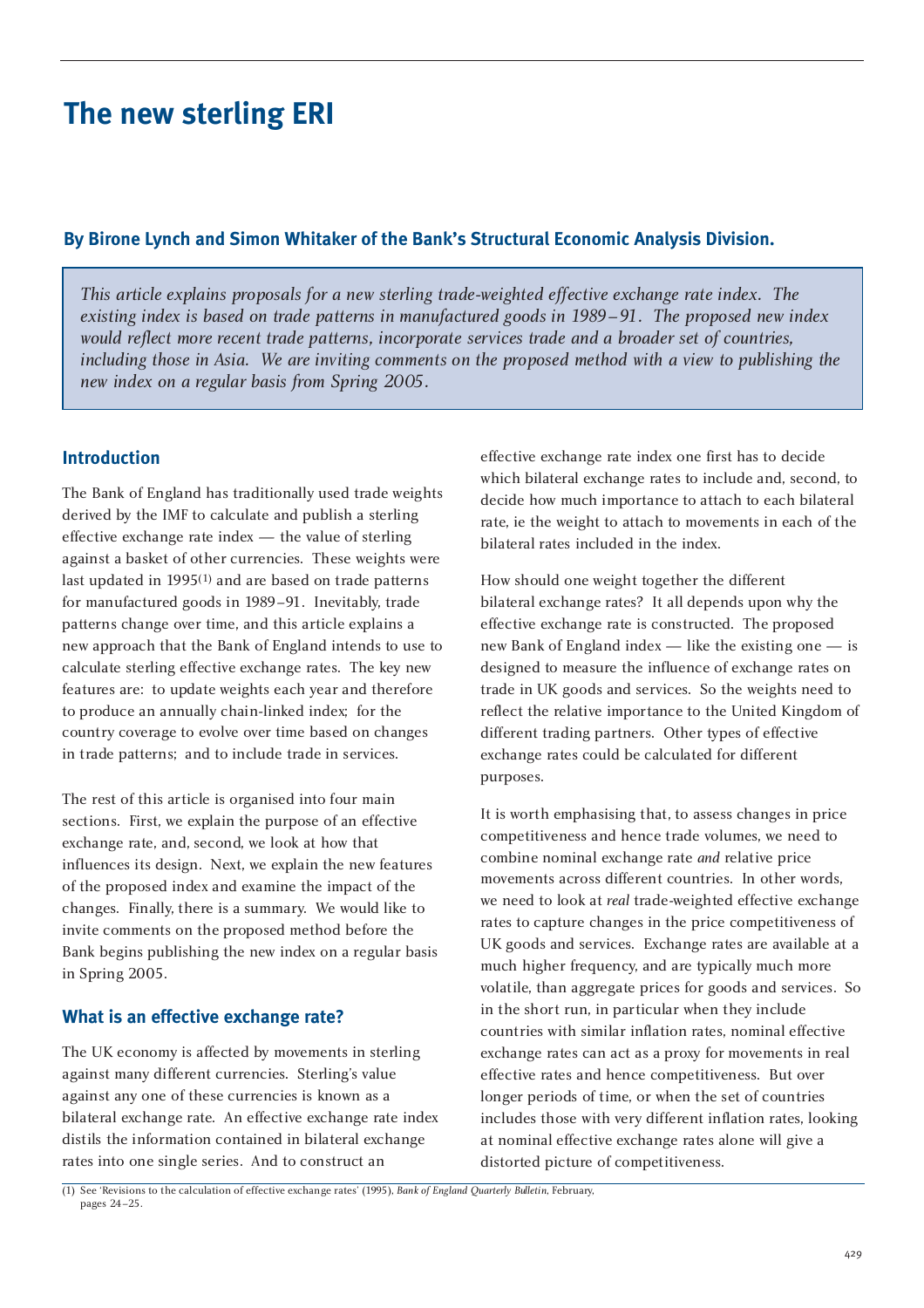### **Designing a trade-weighted effective exchange rate index**

There are two key aspects to the design of a trade-weighted effective exchange rate: the type of trade included and the geographical spread of trade. This section discusses each of these in turn.

#### **Types of trade included**

There are three broad categories of trade flows: manufactured goods; commodities; and services. Traditionally, trade-weighted effective exchange rates have focused on manufactured goods and have excluded commodities and services. There are good reasons to exclude commodities trade. Commodities are largely homogeneous and so are priced in world auction markets based on global supply and demand. That means the country of origin or destination is relatively unimportant in determining how price-competitive the product is. Of course, in practice, it is difficult to know where precisely to draw the line between commodities and manufactured goods. The proposed index continues to exclude commodities trade based on standard international trade classifications.

Many tradable services are competing, differentiated products just like manufactured goods. But this type of trade has also traditionally been excluded from effective exchange rate calculations. This is because, in the past, the available trade flow information was insufficiently detailed for a wide enough range of countries. It is potentially important to include services trade where possible as the flows of trade between countries for manufactured goods are different to those for services.

#### **Chart 1 Shares in UK trade in manufactured goods and services**



For example for the United Kingdom, Chart 1 shows that the United States and other English-speaking countries are relatively more important trading partners for services than for manufactured goods. The United Kingdom does publish detailed information on its bilateral services trade flows, which the proposed new index includes. But it still will remain the case that, because comparable details are unavailable for many other countries, services trade is treated less comprehensively in the proposed index than trade in manufactured goods.

#### **Geographical spread of trade**

A comprehensive measure of competitiveness needs to take into account the different locations in which products compete. We illustrate this by looking at competition between the United Kingdom and Japan. First, UK products will compete with Japanese products in the United Kingdom via imports into the domestic UK market. We term this import competition. Second, UK products will compete with Japanese products in overseas markets. This consists of exports direct to Japan, which we will call bilateral export competition, and exports to the other markets to which the United Kingdom and Japan both export, which is called third-market competition. To get the overall competitiveness weight for a trading partner, the first step is to measure its relative importance to competition in each of these three locations.

#### Step one: analysing competition in different locations

It is straightforward to calculate the importance, or weight, of each trading partner to the competition UK products face from *imports*. These weights are calculated from the share of imports from any one country —say Japan —in total UK imports. But working out the bilateral export competition and third-market weights assigned to individual countries is more complex.

The weight of a trading partner in *bilateral export competition* is not simply equal to its importance as a destination for UK exports. It is necessary to measure the share of UK exports going to that country *and* what proportion of that country's domestic market is supplied by domestic producers, rather than imports from the rest of the world. In other words, we need to know the country's degree of openness. To see this, suppose that country A and B both account for 50% of the United Kingdom's exports. In country A, the rest of its home market is supplied by domestic producers. But in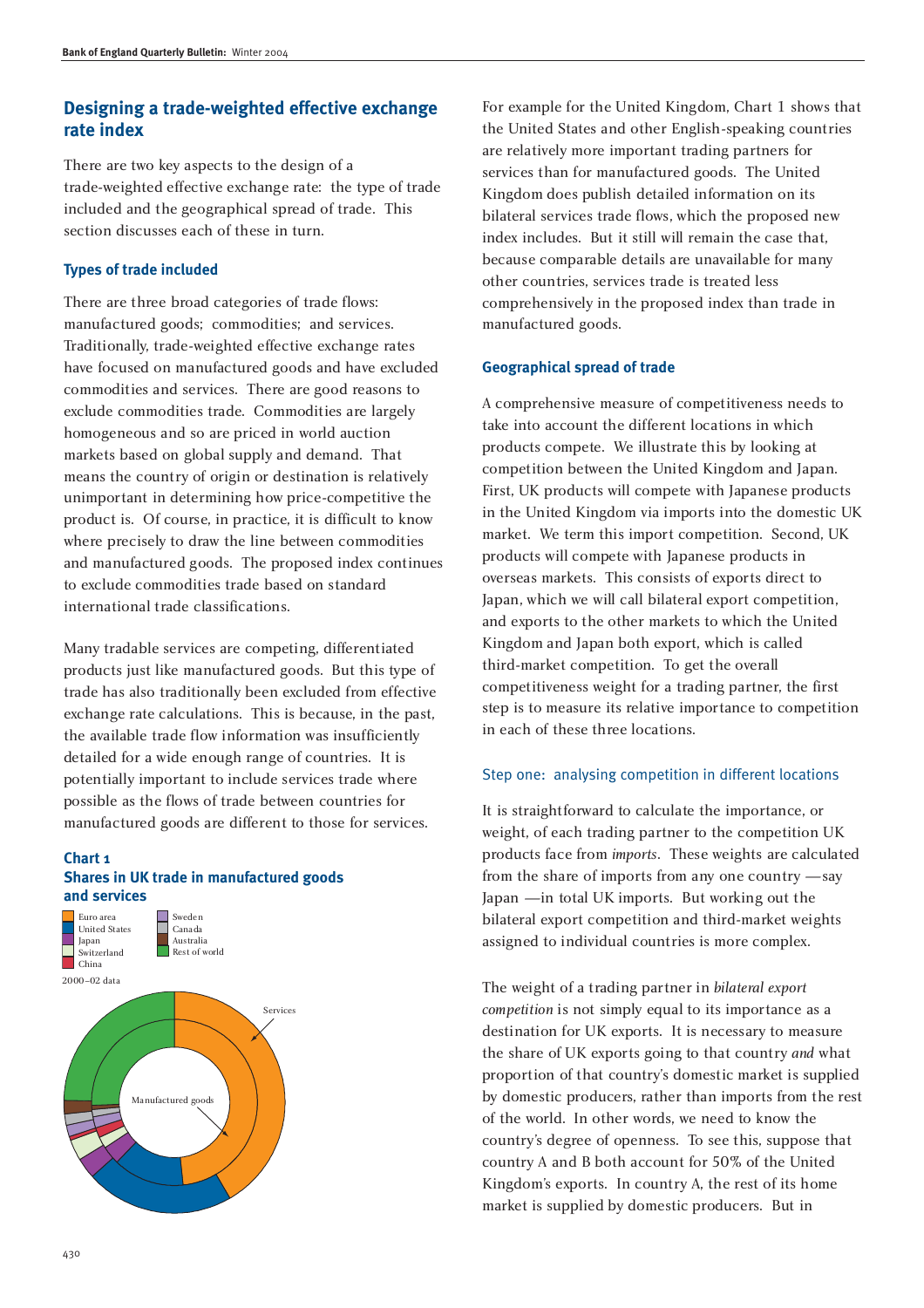country B, domestic producers account for only a very small share of the home market, with most of the supply coming from imports from other countries. In this example, country A will be more important than country B as a direct bilateral export competitor to the United Kingdom.

The weight of a country in *third-market competition* represents the intensity of competition between that country and the United Kingdom outside their domestic markets. It is measured by multiplying that country's share in total supply in each third market by the relative importance of these markets as destinations for UK exports (see Appendix 1 for a more detailed explanation). Countries with which the United Kingdom has relatively little direct contact in its own or their domestic markets may be relatively more important as competitors in third markets in the rest of the world. For example, Chart 2 shows that South Korea, Japan and China are relatively more important as third-market competitors to the United Kingdom. But the euro area, a more closed area to trade, is more important as a direct competitor.

#### **Chart 2 Import, export and third-market competition weights**



#### Step two: aggregating across markets

We have described how to calculate the three types of weights that give the relative importance of each country to competition with the United Kingdom in each of the three locations. To calculate a total competitiveness weight for each country we need to aggregate these three according to the relative importance of the different locations of competition to all the markets in which the United Kingdom sells products. The relative importance of import, bilateral export, and third-market competition is represented by  $\lambda^M$ ,  $\lambda^{BX}$ ,  $\lambda^{TX}$  in the expression below. So the total competitiveness weight of a trading partner (*Wi* ) is represented as follows:

$$
W_i = \lambda^M \, MW_i + \lambda^{BX} \, BXW_i + \lambda^{TX} \, TXW_i \tag{1}
$$

where *MW* is its relative importance to competition in the UK home market from imports, *BXW* is its weight in bilateral export market competition, and *TXW* is its weight in third-market export competition. The location of competition weights  $(\lambda)$  sum to 1 and are fixed across all countries.

What determines the value of the  $\lambda$  weights? The weight on import competition  $(\lambda^M)$  indicates what proportion of the United Kingdom's total contact with trading partners across all markets takes place in the home market. This depends on what proportion of UK output is sold in the home market and how open the home market is to overseas producers. The weight on bilateral export competition  $(\lambda^{BX})$  depends on the average degree of openness of the United Kingdom's trading partners, ie the extent to which they supply their home markets. The weight on third-market competition  $(\lambda^{TX})$  is the average extent to which the United Kingdom's trading partners' home markets are supplied by third countries. Appendix 1 shows the algebra in detail. It turns out, as we show in the next section, that import and bilateral export competition are of approximately equal importance, with third-market competition considerably less important for the United Kingdom. So, on average, the United Kingdom mainly tends to compete with its trading partners in its own or their home markets rather than against them in the rest of the world. The box on page 432 illustrates the construction of total competitiveness weights for two countries with different characteristics.

To calculate all the necessary weights we need not only UK bilateral trade data, but also a matrix of trade flows for the whole world, and domestic production share data for all trading partners. This method was used by the IMF to construct the existing sterling ERI weights. The breadth of data needed to construct the trade weights is one reason why the IMF weights used in the current vintage of the ERI were based purely on manufactures trade in one particular period (1989–91) and have not been updated since. This means that the weights do not reflect recent changes in the importance of services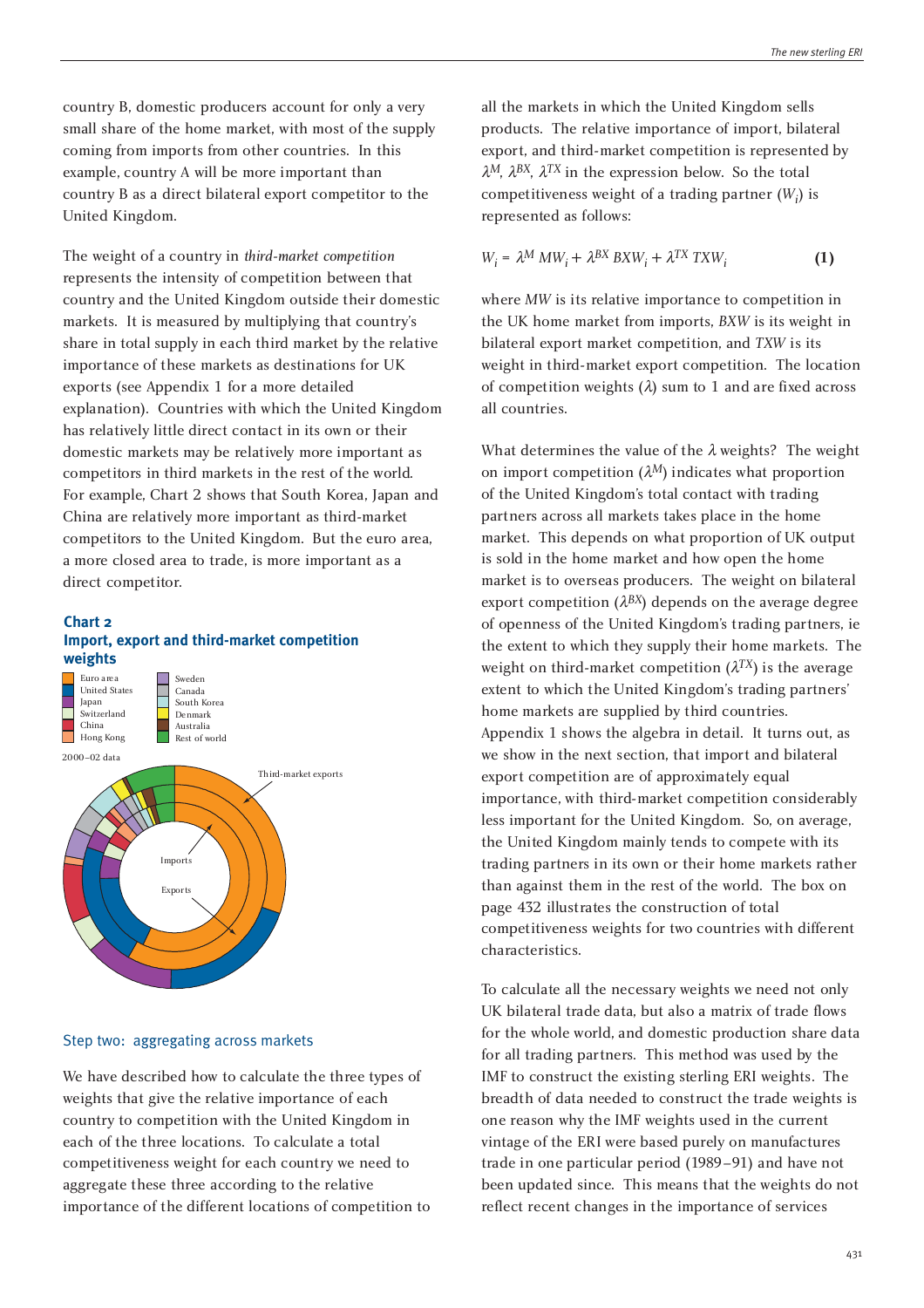### **Examples of competitiveness weights**

As an example of how the different components of competitiveness fit together, this box looks at the competition weights for Germany and China in the proposed new sterling ERI, estimated for 2002.

| Location of<br>competition                                   | Importance<br>of different<br>locations of<br>competition to<br>the United<br>Kingdom $(\lambda)$ | Weight of country in each<br>type of competition<br>(per cent) |                             |
|--------------------------------------------------------------|---------------------------------------------------------------------------------------------------|----------------------------------------------------------------|-----------------------------|
|                                                              |                                                                                                   | Germany                                                        | China                       |
| Import competition<br>weight (MW)                            | $0.44~(\lambda^{M})$                                                                              | 15.0 $(MW_{\text{Germany}})$                                   | 3.3 ( $MW_{\text{China}}$ ) |
| Bilateral export<br>competition<br>weight $(BXW)$            | 0.44 $(\lambda^{BX})$                                                                             | 13.2 $(BXW_{\text{Germany}})$ 1.0 $(BXW_{\text{China}})$       |                             |
| Third-market export<br>competition<br>weight (TXW)           | 0.12 $(\lambda^{TX})$                                                                             | 7.6 $(TXW_{\text{Germany}})$                                   | 10.2 $(TXW_{China})$        |
| Total trade weight in<br>sterling ERI                        |                                                                                                   |                                                                |                             |
| $(0.44 \times MW_i + 0.44)$<br>$x BXW_i + 0.12 x$<br>$TXW_i$ |                                                                                                   | 13.3                                                           | 3.1                         |
|                                                              |                                                                                                   |                                                                |                             |

trade relative to trade in manufactured goods, nor the increase in trade with Asia.

# **The proposed new Bank of England approach**

The key aim of the proposed new Bank of England index is to reflect trade flows accurately in the period of interest. This requires including services trade and having the flexibility to update the weights and the country set more frequently. Our analysis suggests that the hard-to-calculate elements of the IMF approach change relatively slowly over time or form a relatively small component of the overall competitiveness weights. So we propose to adopt three core elements from the IMF approach to use in our new index:

- the three location of competition  $(\lambda)$  weights;
- the third-market competition weights for each competitor (*TXW*); and
- the domestic production share adjustments to convert simple bilateral export market shares for each competitor into bilateral export market competition weights (*BXW*).

We take this information and combine it with much more readily available and easy-to-update UK bilateral

(1) Bayoumi, T, Jaewoo, L and Jayanthi, S (2004).

Germany is most important to the United Kingdom as a competitor in the UK domestic market via imports and competition with Germany in third markets is relatively unimportant. By contrast, despite growing trade volumes between the United Kingdom and China, direct competition in either the UK home market via imports from China, or in the Chinese home market via UK exports to China, is relatively limited. Because China exports extensively to the rest of the world, competition with China in third markets is relatively more important. However, third-market competition accounts for a relatively small portion of the United Kingdom's overall contact with trading partners (12%), against 44% for each of the direct forms of competition. So China's high share of third-market competition does not have much influence on its total trade weight in the proposed new sterling ERI.

trade share information to create an annually chain-linked index that includes services trade and has weights and a country set that varies over time according to the evolution of trade shares. The next section describes the construction of the index in detail.

#### **Practical implementation of the new approach**

The IMF has provided us with the  $\lambda$  weights from its current updating exercise(1) (based on 1999–2001 trade data) and those that underpin the current published set of weights (based on 1989–91 trade data). Table A indicates that import and total export market competition make approximately equal contributions to the total competitiveness weights for the United Kingdom and that these have not changed much over a ten-year period. So we propose simply to interpolate this information between 1990 and 2000 to get an annual series. Before and after these dates the  $\lambda$  weights are held fixed.

**Table A**

### **The IMF's location of competition (**l**) weights for the United Kingdom**

| 1989-91 | 1999-2001 |
|---------|-----------|
| 0.47    | 0.44      |
| 0.38    | 0.44      |
| 0.14    | 0.12      |
|         |           |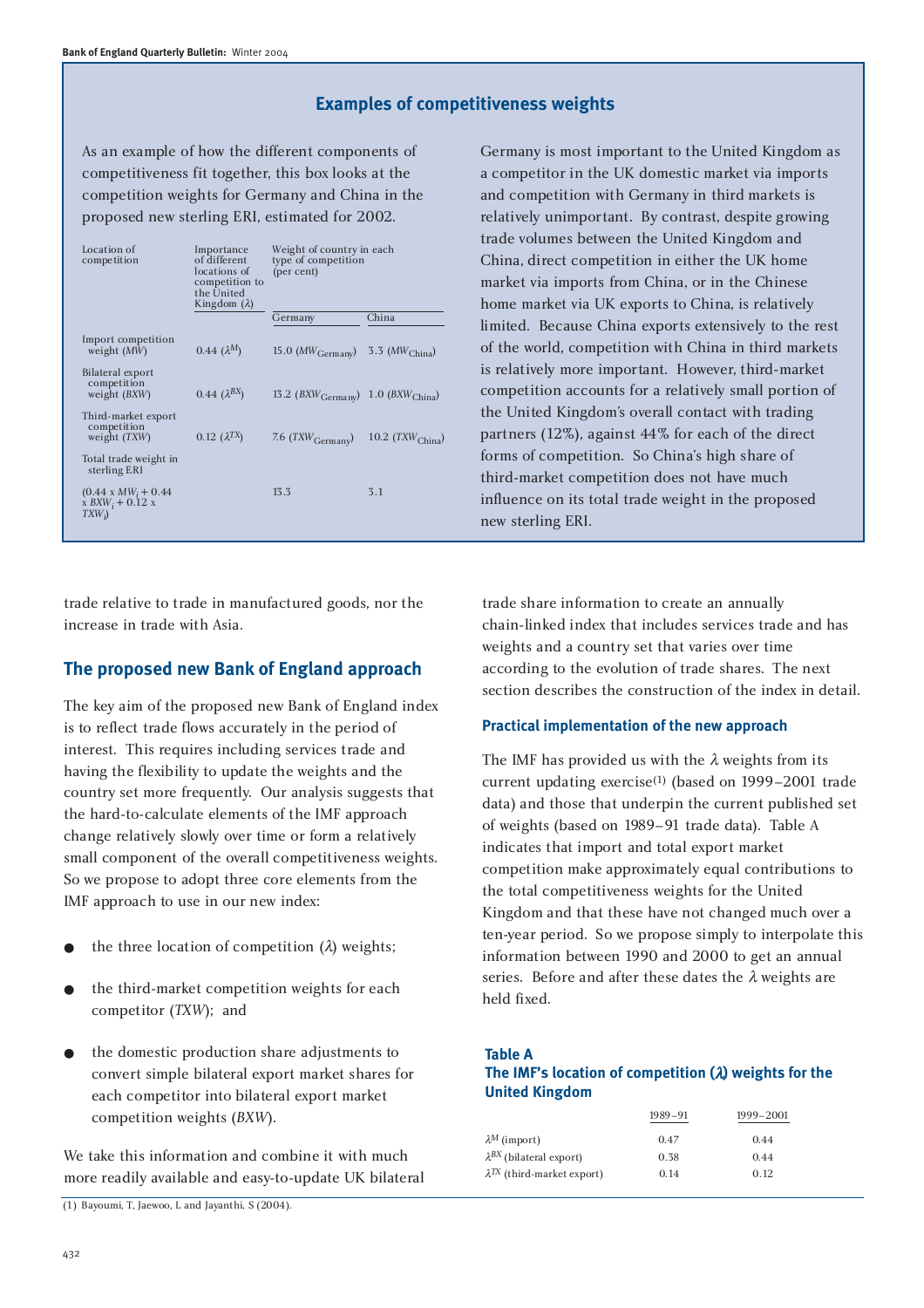For the third-market competition weights (*TXW*) for each competitor, we have taken those calculated by the IMF for 1999–2001 and projected them through time in line with competitors' shares in world trade. Table A indicates that third-market competition in aggregate accounts for less than 15% of the total competitiveness weight in both periods, and so approximations such as this should lead to limited loss of accuracy.

To convert simple bilateral export market shares of competitors (*BXS*) into the bilateral export market competition weights (*BXW*) we have used the IMF degree-of-openness adjustment factors for 1999–2001 for each country  $(\gamma_j)$  and held them constant over time. Like the location of competition  $(\lambda)$  weights this is a structural factor that changes only slowly.

Making these assumptions, we can update IMF-style aggregate competitiveness weights annually, based simply on the latest data on bilateral UK trade and competitors' shares in world trade. Overall competitiveness weights for each competitor (*i*) to the United Kingdom can be expressed as:

$$
W_i^t = \lambda^M \cdot ^t M W_i^t + \lambda^{BX} \cdot ^t \gamma_i^ \cdot BX S_i^t + \lambda^{TX} \cdot ^t TX W_i^t \hspace{10mm} \textbf{(2)}
$$

where most elements now change over time (*t*).

Because it is relatively simple to update these series we propose to:

- update the weights annually, calculating a chain-linked series instead of a fixed-weight series; and
- allow the country set to change over time according to trade shares — addressing the criticism that the existing ERI excludes trading partners that have become important recently.

We have also taken the opportunity to include services trade. The ONS publishes data for UK bilateral services trade flows in the *Pink Book* and these can be included in the ERI calculations. So the trade shares (*MW* and *BXS*) are based on data for trade in manufactured goods and services. No third-market weights are available as many countries do not publish detailed bilateral services trade data. But Table A indicated that this element of competition is relatively small.

The index must be spliced together at every period when the weights change. Otherwise, it would not be clear if the movement in the index represented changes in the bilateral exchange rates, or changes in the weights. The old and new weight indices are spliced together by calculating the index with new weights in the base and the current period.

#### **Broadening the range of countries**

In principle, all trading partners should be included in the index. There are, however, a number of practical reasons why that is not possible or desirable. First, trade data for developing countries are available on a less timely basis and are likely to be less reliable and only available over limited periods of time. Second, as the country set is broadened, those countries that have experienced very large depreciations are included, for example Turkey, Brazil and Russia. Their exchange rate movements are large enough to have a significant impact on the effective index despite their very small weight. But these depreciations have often been associated with periods of high inflation and so movements in the nominal effective exchange rate that includes these countries will be a relatively poor indicator of changes in the real exchange rate, or competitiveness. Real versions of the broader effective index that allowed for inflation developments would not be so affected. However, information on prices for some of these countries is less timely and reliable. In contrast, for industrialised countries with similar rates of inflation, movements in nominal effective exchange rates will not be a bad approximation to short-run movements in price competitiveness.

There will always be an element of judgement as to which country set to include. The proposal is to publish two main indices, a 'narrow' and a 'broad' index. This is similar to the practice of the Federal Reserve<sup>(1)</sup> and the European Central Bank.(2) The pool of countries included will evolve over time according to whether they account for more than 1.0% (narrow) and more than 0.5% (broad) of either UK imports or exports. Table B shows the additions to the existing ERI country set during 2000–02 resulting from adopting these threshold-based inclusion criteria. Of course, other narrower indices may be necessary for use in modelling trade flows where longer runs of price data are required which may not be available for developing countries.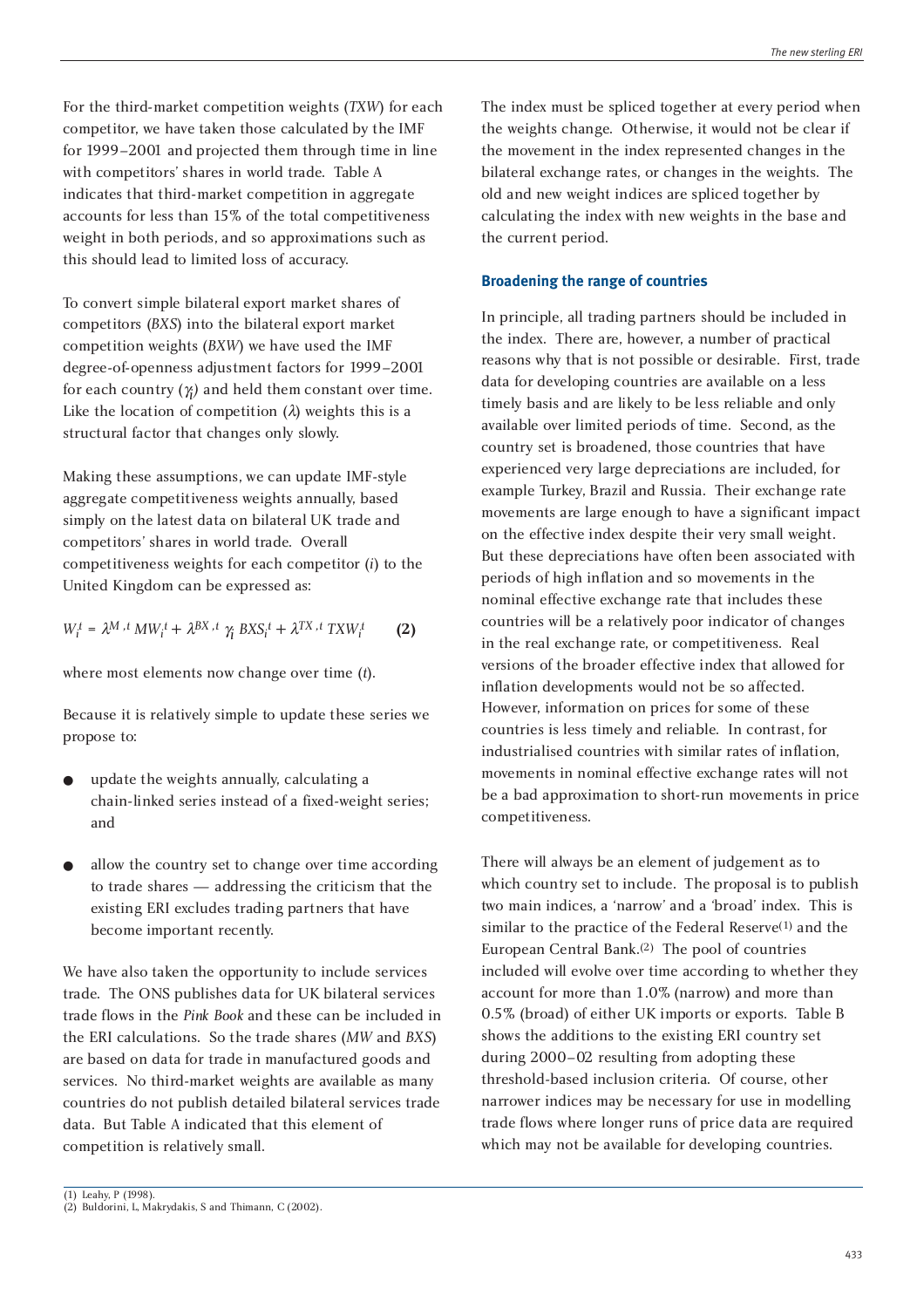### **Table B Additional countries in proposed ERIs**(a)

1% based (narrow) index 0.5% based (broad) index

| China        | $1\%$ co |
|--------------|----------|
| Hong Kong    | Czecl    |
| South Korea  | India    |
| Malaysia     | Israel   |
| Saudi Arabia | Philip   |
| Singapore    | Polan    |
| South Africa | Russi    |
| Turkey       | Thail    |
| Taiwan       |          |
|              |          |

China *1% countries plus:* Czech Republic<br>India Philippines Poland Russia Thailand

Note: Both proposed indices drop New Zealand, which is included in the existing published ERI.

(a) Based on inclusion of countries in any of the years 2000–02.

#### **Revisions**

With the annual chain-linking approach used here, we need to decide what vintage of trade data to use for the current set of weights. There is a trade-off between having the most recent trade patterns and the extent of regular revisions to the ERI weights that implies. The full year  $n - 1$  trade data set only becomes available towards the end of year *n* with the publication of the *Pink Book* by the ONS. While ERI weights for year *n* are designed to be based on year *n* – 1 trade data, data from year  $n - 2$  initially need to be used as a proxy in year *n* until full data for *n* – 1 become available. To reduce the frequency of revisions we propose to shift from weights based on  $n - 2$  data to  $n - 1$  at the end of year *n*. Trade shares evolve slowly so these revisions should be small.

Every ten years or so, when the IMF updates its weights, new data will be available for interpolating the fixed elements of equation (2) (the  $\lambda$  and  $\gamma$  elements), potentially resulting in revisions to the previous ten years of data. Judging from the information we have to hand on how these have changed between 1989–91 and 1999–2001, these revisions should also be fairly small.

### **The impact of the proposed ERI features**

The next section discusses the incremental effects, relative to the existing published sterling ERI, of each of the proposed changes to the method of calculation.

In order to create a base from which to judge the incremental effect of changes in method we need to re-create the weights from the existing technique using currently available data. This base calculation is shown by the red line in Chart 3. It is not identical to the published index because, for example, the trade data we have today will have been revised compared with the data available at the time the existing ERI weights were compiled by the IMF, though the differences are small.

### **Chart 3 Sterling ERI levels**(a)



Chart 3 also shows the levels of the ERI that follow from building in the new features. The first point to note is that, when looked at in the context of overall ERI movements over the past 15 years, the differences between the lines are relatively small. Chart 4 shows the percentage changes in the level resulting from introducing these changes in sequence. We next discuss each of these.

### **Chart 4 Sterling ERI changes**(a)



#### **Including services**

We begin by including services. Compared to the base calculation, including bilateral services trade results in a reduction of the weight on the euro area (-3.2 percentage points — fairly broad-based across countries) and Japan (-0.4 percentage points). This is offset by a significant increase in the US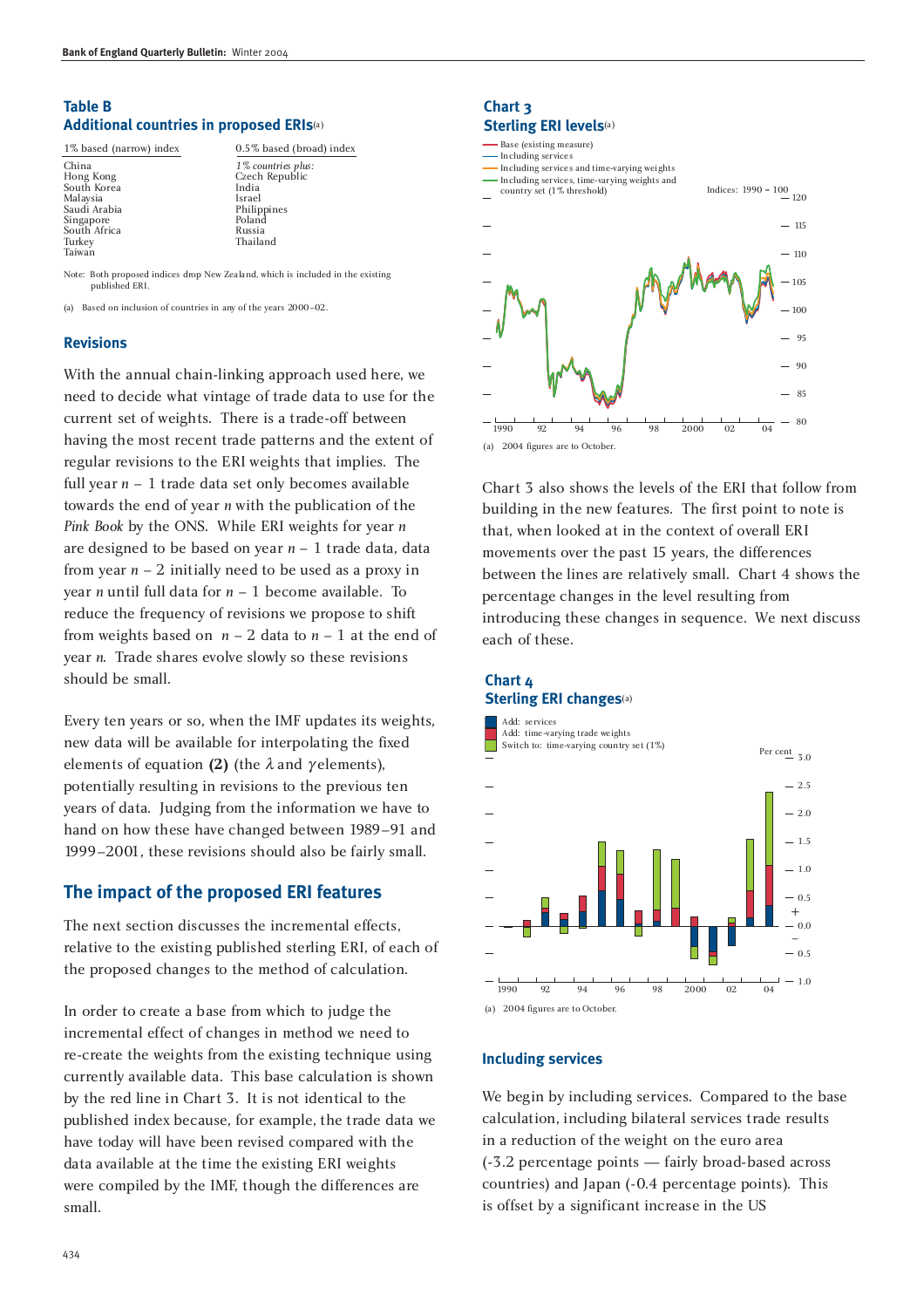(+2.8 percentage points), Australian (+0.4 percentage points), and Canadian weights (+0.3 percentage points) — Appendix 2 provides further details. The small impact on the level of the index is shown by the blue bars in Chart 4.

#### **Varying trade weights**

The next step is to let the weights vary over time. Compared with the fixed-weights (using 1989–91 data) ERI discussed above, allowing the weights to vary gradually increases the US weight (by 0.8 percentage points in 1995, 2.6 percentage points in 1998 and 3.1 percentage points in 2002) and reduces the weight of Japan (by 1.4 percentage points and 2.2 percentage points in 1998 and 2002 respectively). The effect on the euro-area weight is typically a reduction of less than 1.5 percentage points, but the aggregate euro-area weight conceals a sharp fall between 1989–91 and 2002 in the weights of Germany (-3.1 percentage points), Italy (-0.8 percentage points), and the Netherlands (-0.4 percentage points), partially offset by increased weights on Spain (+1.8 percentage points), Ireland (+2.4 percentage points), and Belgium (+0.7 percentage points). Overall, introducing time-varying weights increases the level of the ERI by around 0.4% in 1995 and 1996, and by somewhat more in 2003 and 2004, but has little impact on other years (red bars in Chart 4).

#### **Varying country set**

We next let the country set vary over time. The fixed 20 country set included in the existing ERI was chosen in 1995.(1) A 1% of exports or imports threshold for inclusion results in a country set of 22–26 countries during  $1989 - 2002$ ,<sup>(2)</sup> with an average of 24. Table C compares the results of this process with the current ERI country set. A '1' represents an included country, and the table also gives the number of years between 1989 and 2002 in which each country is included.

Relative to the existing ERI, using a 1% threshold entails adding China (with a weight varying from 1.5% to 3.1%), Hong Kong (1.7% to 2.3%), Saudi Arabia (1.0% to 1.3%), Taiwan (1.1% to 1.4%) and South Africa (1.0% to 1.1%) for most of the 1989–2002 period, adding South Korea (1.3% to 1.5%), India (1.1% to 1.3%), and Malaysia (0.9% to 1.2%) sporadically, and Turkey (in 2002 only). China is included from 1994 onwards, Hong

### **Table C Comparison of country sets**

|                        | Included              |                   | Number of years<br>included |                |                |
|------------------------|-----------------------|-------------------|-----------------------------|----------------|----------------|
|                        | Current<br><b>ERI</b> | 1.0%<br>threshold | 0.5%<br>threshold           | 1.0%           | 0.5%           |
| Australia              | 1                     | 1                 | 1                           | 14             | 14             |
| Austria                | 1                     | $\mathbf{1}$      | 1                           | 5              | 14             |
| Belgium and Luxembourg | 1                     | 1                 | 1                           | 14             | 14             |
| <b>Brazil</b>          | $\overline{0}$        | $\overline{0}$    | $\mathbf{1}$                | $\Omega$       | 3              |
| Canada                 | $\mathbf{1}$          | $\mathbf{1}$      | 1                           | 14             | 14             |
| China                  | $\overline{0}$        | 1                 | 1                           | 9              | 12             |
| Czech Republic         | $\overline{0}$        | $\theta$          | 1                           | $\theta$       | 1              |
| Denmark                | $\mathbf{1}$          | $\mathbf{1}$      | $\mathbf{1}$                | 13             | 14             |
| Finland                | $\mathbf{1}$          | 1                 | 1                           | 12             | 14             |
| France                 | 1                     | 1                 | 1                           | 14             | 14             |
| Germany                | $\mathbf{1}$          | $\mathbf{1}$      | $\mathbf{1}$                | 14             | 14             |
| Greece                 | $\mathbf{1}$          | 1                 | $\mathbf{1}$                | $\overline{4}$ | 14             |
| Hong Kong              | $\overline{0}$        | 1                 | 1                           | 14             | 14             |
| India                  | $\overline{0}$        | 1                 | 1                           | 5              | 14             |
| Indonesia              | $\overline{0}$        | $\overline{0}$    | $\mathbf{1}$                | $\theta$       | 5              |
| Ireland                | 1                     | 1                 | 1                           | 14             | 14             |
| Israel                 | $\overline{0}$        | $\overline{0}$    | $\mathbf{1}$                | $\overline{0}$ | 13             |
| Italy                  | 1                     | 1                 | 1                           | 14             | 14             |
| Japan                  | $\mathbf{1}$          | $\mathbf{1}$      | $\mathbf{1}$                | 14             | 14             |
| Malaysia               | $\overline{0}$        | 1                 | 1                           | $\overline{4}$ | 14             |
| Netherlands            | 1                     | 1                 | 1                           | 14             | 14             |
| New Zealand            | $\mathbf{1}$          | $\overline{0}$    | $\overline{0}$              | $\Omega$       | $\overline{0}$ |
| Norway                 | $\mathbf{1}$          | 1                 | $\mathbf{1}$                | 14             | 14             |
| Philippines            | $\overline{0}$        | $\overline{0}$    | 1                           | $\overline{0}$ | 1              |
| Poland                 | $\overline{0}$        | $\overline{0}$    | 1                           | $\overline{0}$ | 7              |
| Portugal               | 1                     | $\mathbf{1}$      | $\mathbf{1}$                | 14             | 14             |
| Russia                 | $\overline{0}$        | $\overline{0}$    | 1                           | $\mathbf{0}$   | 7              |
| Saudi Arabia           | $\overline{0}$        | 1                 | 1                           | 13             | 14             |
| Singapore              | $\theta$              | 1                 | 1                           | 12             | 14             |
| South Africa           | $\overline{0}$        | 1                 | $\mathbf{1}$                | 12             | 14             |
| South Korea            | $\overline{0}$        | 1                 | 1                           | 7              | 14             |
| Spain                  | $\mathbf{1}$          | 1                 | 1                           | 14             | 14             |
| Sweden                 | $\mathbf{1}$          | $\mathbf{1}$      | 1                           | 14             | 14             |
| Switzerland            | $\mathbf{1}$          | $\mathbf{1}$      | 1                           | 14             | 14             |
| Taiwan                 | $\overline{0}$        | $\mathbf{1}$      | 1                           | 13             | 14             |
| Thailand               | $\theta$              | $\overline{0}$    | 1                           | $\mathbf{0}$   | 12             |
| Turkey                 | $\mathbf{0}$          | $\mathbf{1}$      | 1                           | $\mathbf{1}$   | 13             |
| <b>United States</b>   | 1                     | $\mathbf{1}$      | $\mathbf{1}$                | 14             | 14             |

Kong for the whole period, while Saudi Arabia, Taiwan and South Africa drop out in the early 2000s. India is included for much of the early 1990s, Malaysia in the late 1990s, and South Korea from 1996 onwards.

The only country included in the existing ERI that does not feature in any year under a 1% rule is New Zealand, whose trade shares have typically been less than 0.5%. But Austria and Greece are included for only five and four years respectively. Denmark and Finland drop out for one and two years respectively.

Selecting the country set on a 1% rule adds 0.4% to the level of the ERI in the mid-1990s, increasing to 1.3% by October 2004 (green bars in Chart 4). The more marked appreciation since early 2003 mainly reflects the inclusion of China and Hong Kong. This analysis suggests that allowing the country set to change tends to have the most significant incremental effect.

#### **Expanding the country set**

The 1% rule can be relaxed to yield a broader ERI measure with more countries. Table C, above, shows the

(1) Only countries that published unit labour cost data were included. (2) Some of the euro-area countries have trade shares less than 1% but these have still been included.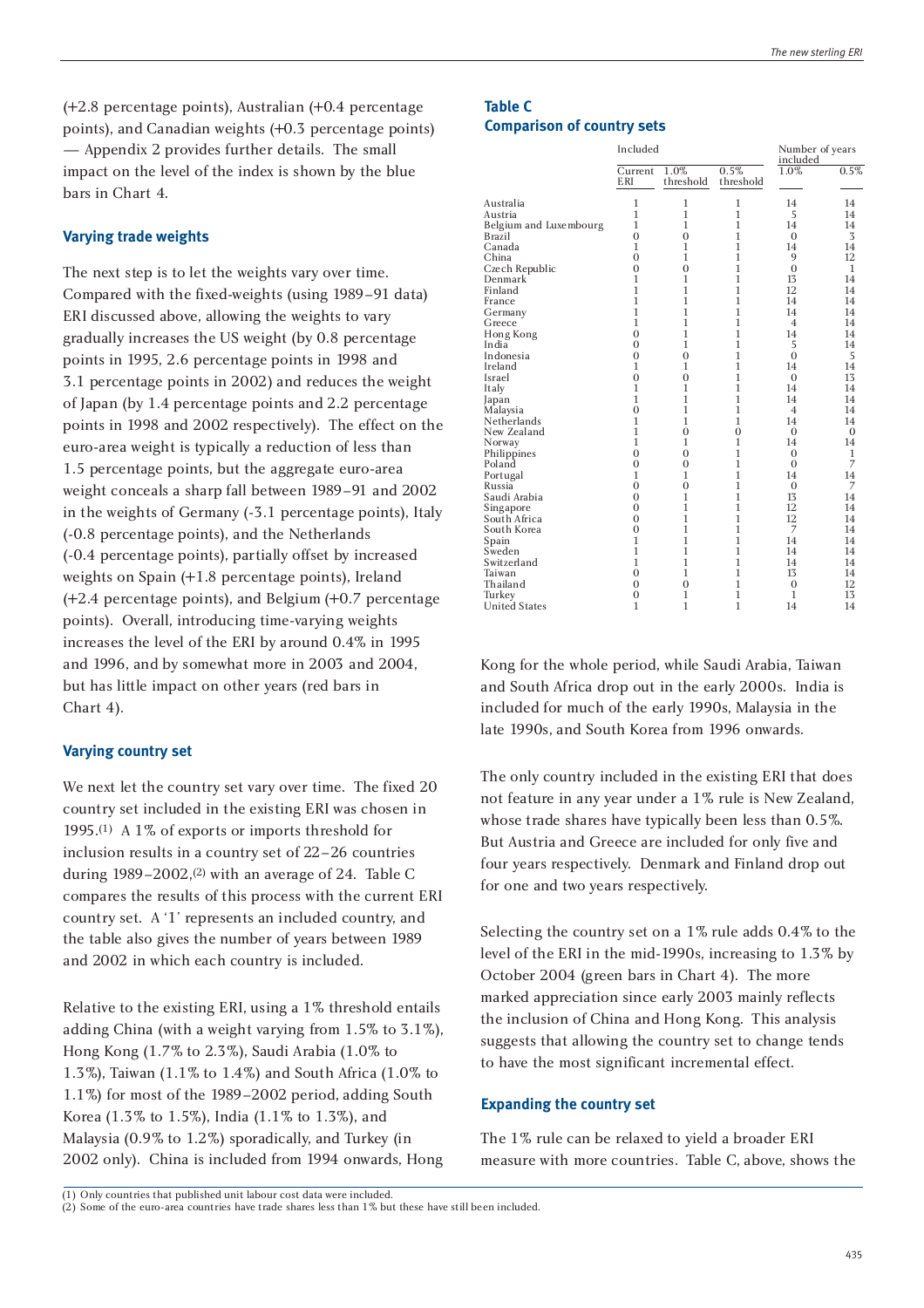effect of reducing the inclusion threshold to 0.5% on the country set. Turkey, Greece, Malaysia, Austria, India, South Korea, South Africa and China are included in the weights in several more years than was the case under the 1% rule. Israel, Thailand, Russia(1) and Poland are newly included in seven or more years, with Indonesia and Brazil appearing in a few years. Chart 5 below compares an ERI based on the 0.5% rule country set with the previous versions. The broad dollar effective exchange rate index published by the Federal Reserve uses a similar rule.

### **Chart 5**

#### **Broad and narrow nominal sterling ERI levels**(a)



- Including services Including services and time-varying weights
- Including services, time varying weights and
- country set (1% threshold)



Chart 5 shows that the impact of this final change far exceeds any of the previous three changes. Because many of the newly included countries' nominal exchange rates have depreciated significantly, the resulting ERI is considerably higher. The levels of the 0.5% and 1.0% rule-based ERIs have diverged over time. In 1994 and 1998, however, the difference increased quite sharply by  $1\frac{1}{2}\%$  and  $2\%$  respectively, compared with a trend average increase of around 3 /4% a year. In 1994 this relatively rapid widening of the wedge between the broader and narrower versions reflected depreciations of the Chinese yuan and Turkish lira.(2) In 1997 and 1998, it reflects the impact of emerging market currency crises, in particular depreciations in the currencies of Indonesia, India, Russia, Thailand, Turkey and Israel.(3) Traditionally, because these depreciations reflected very

high inflation and other crises, broad indices like these have not been used for regular monitoring of competitiveness. We can, however, use consumer price data to calculate a real version of the broad and narrow indices and, as Chart 6 shows, the differences are as expected much smaller. Overall, the divergence of the broad and narrow nominal effective indices over time reflects the fact that inflation in the additional countries has been higher. There is sometimes a trade-off between trade coverage and data quality for ERIs. At the 0.5% cut-off level, countries may be included where only limited price and cost indicators are available, with a longer lag and subject to greater quality caveats, making measurement of real exchange rates and hence competitiveness less precise.





(a) 2004 figures for nominal are to October, for real they are to June. Real indices are calculated by combining exchange rates with relative consumer prices.

Charts 7 and 8 below show how the weights attributed to different regions have varied over time in the narrow and broad proposed indices. Both charts clearly show a trend increase in the weight attributed to Asia excluding Japan. But this weight drops between 2000 and 2002 in the narrow version, reflecting falls in the import and export shares of Malaysia, Singapore and Taiwan to just below the 1% threshold level, and consequent exclusion of these countries from the index in that year. That is related to the sharp slowdown in information, communications and technology trade volumes in that period.

<sup>(1)</sup> Non-availability of Russian/USSR rouble exchange rate data prior to 1992 has made it necessary to exclude the USSR from the calculations in 1989 and 1990 when it would otherwise have been included on the basis of trade shares.

<sup>(2)</sup> The Chinese yuan, with a 1.4% weight, depreciated by 34%, while the Turkish lira, with a 0.7% weight, depreciated by 64%. Neither currency was included for 1994 based on the 1% rule, so their full weight is relevant to the impact of switching to the 0.5% rule.

<sup>(3)</sup> These countries are singled out here because they are included in the 1998 weights under the 0.5% rule, but not under the 1% rule. Large depreciations in the currencies of South Korea, Malaysia, Taiwan and Australia did not contribute to widening of the gap because these countries are actually assigned smaller weights under the 0.5% rule.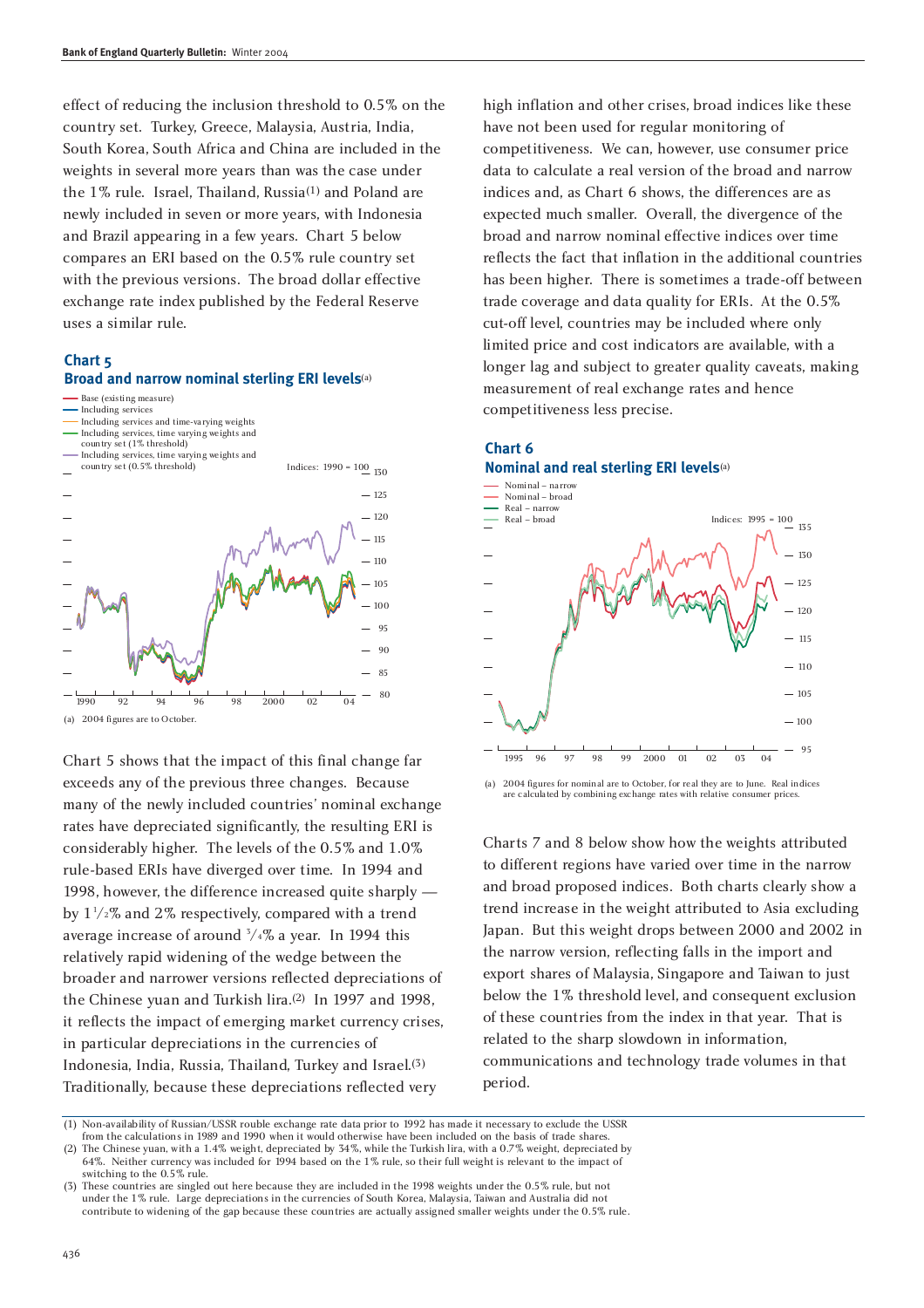

**Regional weights — broad sterling ERI**



#### **Conclusion and next steps**

Within the framework of the IMF method for trade-weighted effective exchange rates we plan to modify the existing sterling ERI weights to incorporate services trade, and allow the weights and country set to vary over time. We propose to update the weights annually to ensure that the competitiveness weights reflect recent patterns of trade. Table D below summarises how the method of the proposed Bank of England index compares with those produced by some other organisations.

### **Table D Summary of characteristics of alternative ERIs**

|                                                                                                        | Current<br>IMF/Bank<br>of England | Proposed<br>Bank of<br>England | <b>ECB</b> | Federal<br>Reserve | Goldman NIESR<br>Sachs |     |
|--------------------------------------------------------------------------------------------------------|-----------------------------------|--------------------------------|------------|--------------------|------------------------|-----|
| Annual chain-linked                                                                                    | Nο                                | Yes                            | No         | Yes                | Yes                    | No  |
| Includes services trade                                                                                | Nο                                | Yes                            | No         | No                 | No                     | Yes |
| Takes into account<br>domestic production<br>shares to weight the<br>different types<br>of competition | Yes                               | Yes                            | Yes        | No                 | Partial                | Nο  |

We believe the proposed method of calculating a trade-weighted effective exchange rate offers a reasonable compromise between being simple enough to allow regular updating and remaining close to the IMF method. Nevertheless, we recognise there are a range of possible alternative methods with differing degrees of complexity. We therefore invite comments prior to making a final decision on the new method to be employed. Once the consultation period has finished and a final decision on the method has been taken, we expect to publish the new sterling ERIs, in the same way as the existing ERI, beginning in the Spring of 2005.

The Bank also currently publishes ERIs for other countries on a daily basis.(1) The weights for these, just like for the existing sterling ERI, were calculated by the IMF. It would not be possible for the proposed new method for the sterling ERI to be applied to all these other countries (for example, because of lack of detailed bilateral services trade data). The alternatives would therefore be to cease publication of the other currency ERIs, or continue to publish them based on the current IMF trade weights, which will be updated by the IMF at some point. Some market participants have told us that they find the other 'Bank of England' ERIs useful, although ERIs for these countries are published by the relevant central banks, and market participants, often with more up-to-date weights. We would therefore also welcome comments about the usage of the non-sterling ERIs, published by the Bank, and on the potential usefulness of continuing to publish them using the existing IMF weights.

(1) Australia, Canada, Denmark, Japan, New Zealand, Norway, Sweden, Switzerland, United States and the euro area.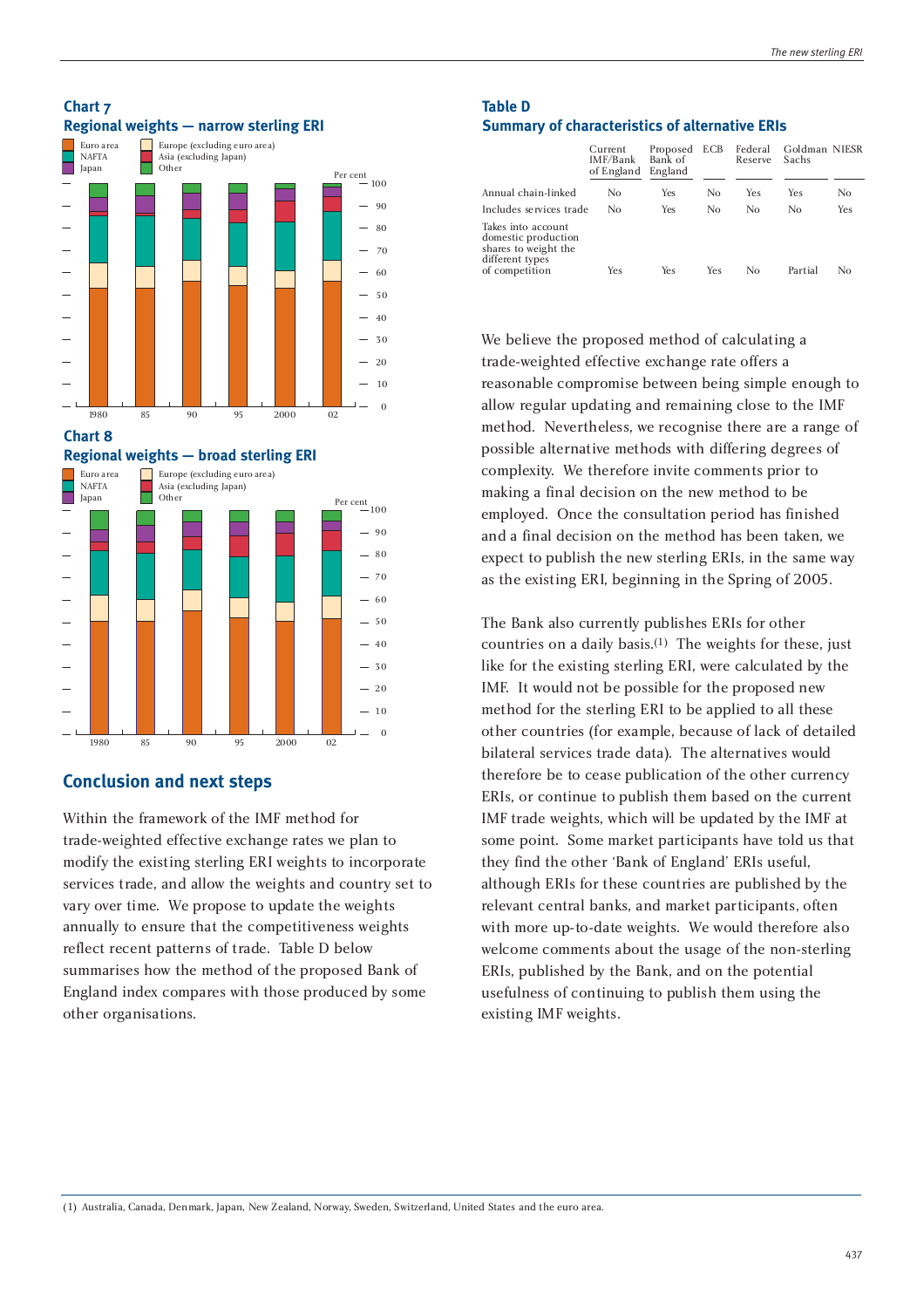### **Appendix 1 The IMF ERI method**

The IMF ERI weights are calculated as follows:(1)

$$
W_{ij} = \lambda_i^M \, MW_{ij} + \lambda_i^{BX} \, BXW_{ij} + \lambda_i^{TX} \, TXW_{ij}
$$
 (1)

Where  $W_{ij}$  is the weight of country *j* in country *i*'s ERI,  $MW_{ij}$  its weight in import competition,  $BXW_{ij}$  its weight in bilateral export market competition and *TXWij* its weight in third-market competition. These three types of competition are weighted together with the weights  $(\lambda)$  summing to 1. With  $s_i^k$  denoting country *i*'s market share in market *k*, and *wk <sup>i</sup>* denoting the share of country *i*'s output sold in market *k*, the components of this expression are derived as follows:

$$
MW_{ij} = \frac{s_j^i}{\sum_{l \neq i} s_l^i}
$$
 (A1)

*MWij* is the share of country *j* in country *i*'s imports. *si <sup>j</sup>* is country *j*'s share in country *i*'s market. But country *i*'s market includes domestic production.  $\sum_{i \neq j} s_i^i$  is the sum of the market shares other than *i* in *i*'s market, ie the share of imports in country *i*'s market.

$$
BXW_{ij} = \frac{w_j^j s_j^j}{\sum_{k \neq i} w_i^k s_k^k}
$$
 (A2)

By contrast  $B X W_{ij}$  is *not* simply the share of country *j* in country *i*'s exports which would simply be  $\frac{W_i^2}{\sum_{j=1}^{N}x_j}$ : the share w i j  $\sum_{k \neq i} w_i^k$ 

of country *i*'s output sold in market *j*, divided by the share of exports in country *i*'s total output, much as in

equation **(A1)**. Before being used in equation **(A2)**, this simple share is scaled by  $\frac{s'_j \sum k \neq i w_i^2}{s'_j \sum k \neq i w_i^2}$ , which can be  $W: S$  $\int_{j}^{j} \sum_{k \neq i} w_{i}^{k}$  $k \neq i \stackrel{k}{w_i^k s_k^k}$  $\neq$  $\neq$  $\sum$  $\sum$ 

interpreted as a measure of the relative openness of country *j*. This is the openness adjustment coefficient referred to as  $\gamma$  in the main text. This is because  $s_j^j$  is country *j*'s share in its own market — a measure of that country's openness

$$
-\text{ and }\frac{\sum_{k\neq i}w_i^k}{\sum_{k\neq i}w_i^ks_k^k}
$$
 is the inverse of the average openness of country *i*'s trading partners:  $s_k^k$  in each trading partner

weighted by  $w_i^k$  — the share of country *i*'s output sold in market *k*. So countries that are relatively open, ie their share of their own market  $s_j^j$  is small, tend to be less important for bilateral competition.

$$
T X W_{ij} = \frac{\sum_{k \neq i, j} w_i^k s_j^k}{\sum_{k \neq i} w_i^k (1 - s_i^k - s_k^k)}
$$
(A3)

The numerator of *TXWij* measures the competition between the exports of country *i* and *j* by multiplying country *j*'s share of *k*'s market (ie the competition from country *j* in that market) by market *k*'s share in country *i*'s output (ie the importance of country *k* to country *i*) — sometimes called double-export weights. The denominator is necessary because *sk <sup>j</sup>* is *j*'s share of the whole of country *k*'s market. But some of this is taken up by *k*'s own production, and some by *i*'s production. These need to be subtracted here because this is bilateral trade between *k* and *i*, which is taken care of in *BXWij*.

<sup>(1)</sup> For more details see Zanello and Desruelle (1997, page 29).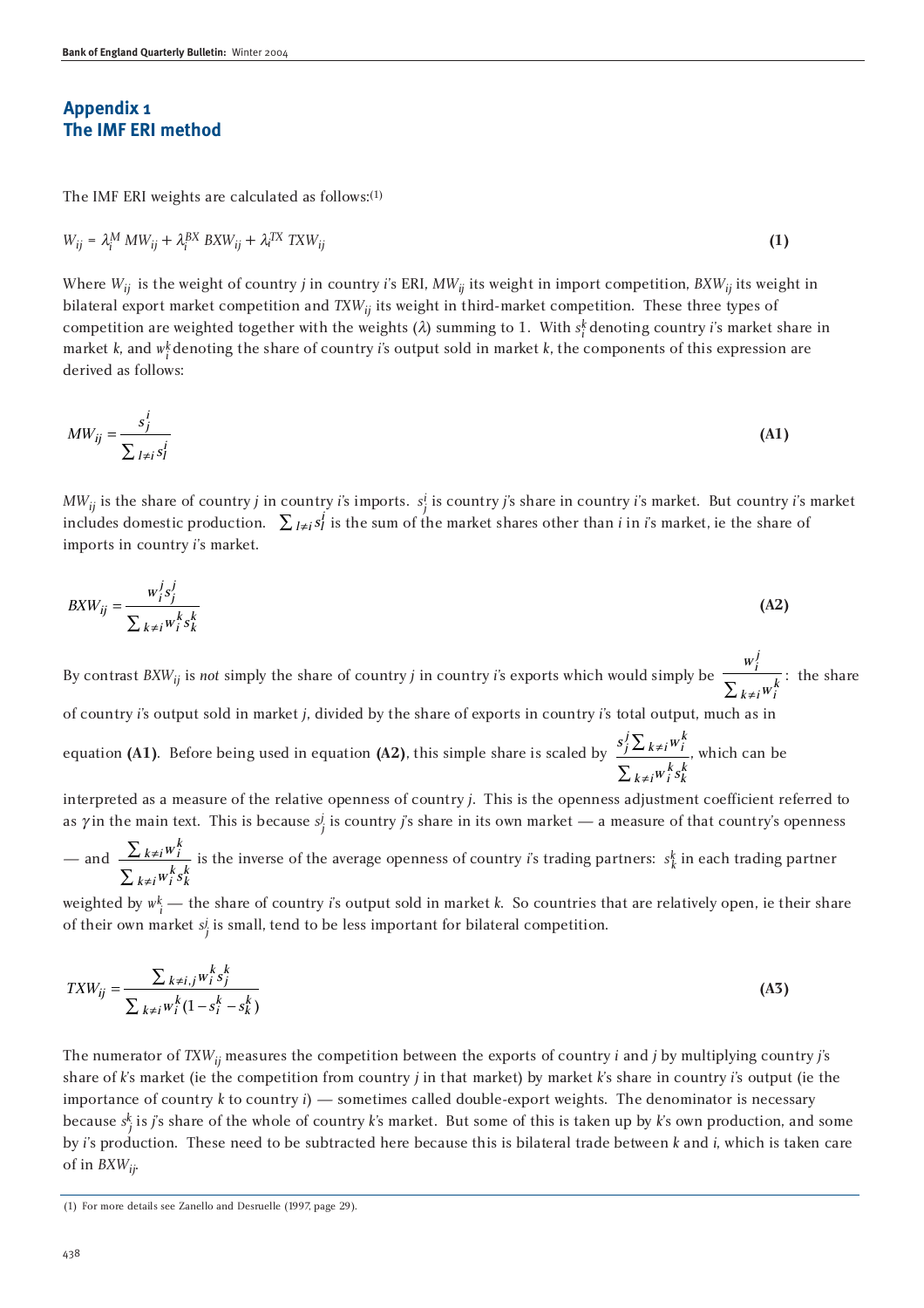We now need to calculate the  $\lambda$  weights. All of these have the same denominator:  $\sum_k w_i^k (1-s_i^k)$ . This is the share of *i*'s output sold to country *k* times the share of *k*'s market accounted for by country *k* and third-country production summed across all countries. The intuition is that there is competition wherever country *i*'s products share a market with other countries' products, and this is more significant where the market accounts for more of *i*'s output or where the market is more open to producers other than *i*'s (giving consumers more scope to buy other country's products).

Considering the  $\lambda$  weights in turn, concentrating on the numerators:

$$
\lambda_i^M = \frac{w_i^i (1 - s_i^i)}{\sum_k w_i^k (1 - s_i^k)}
$$
(A4)

The weight on imports is the share of *i*'s output sold in country *i*, multiplied by the foreign share of country *i*'s market. Country *i*'s products are more subject to competition with imports the more they are sold in the domestic market (by definition), or the more open this market is.

$$
\lambda_i^{BX} = \frac{\sum_{k \neq i} w_i^k s_k^k}{\sum_k w_i^k (1 - s_i^k)}
$$
\n(A5)

The weight on exports is the trade-weighted average of  $s^k_k$  — which is negatively related to the 'openness' of UK trading partners, as measured by the share of their market accounted for by their own production. The less open trading partners are on average, the more UK goods compete directly with their products (rather than with third-market output).

$$
\lambda_i^{TX} = \frac{\sum_{k \neq i} w_i^k (1 - s_i^k - s_k^k)}{\sum_{k} w_i^k (1 - s_i^k)}
$$
(A6)

This is the trade-weighted average of  $1 - s_i^k - s_k^k$ : the share of country *k*'s market satisfied by third-market production (ie production of countries other than *i* and *k*). The more, on average, trading partners' markets are accounted for by the third-market products, the more UK goods compete with these.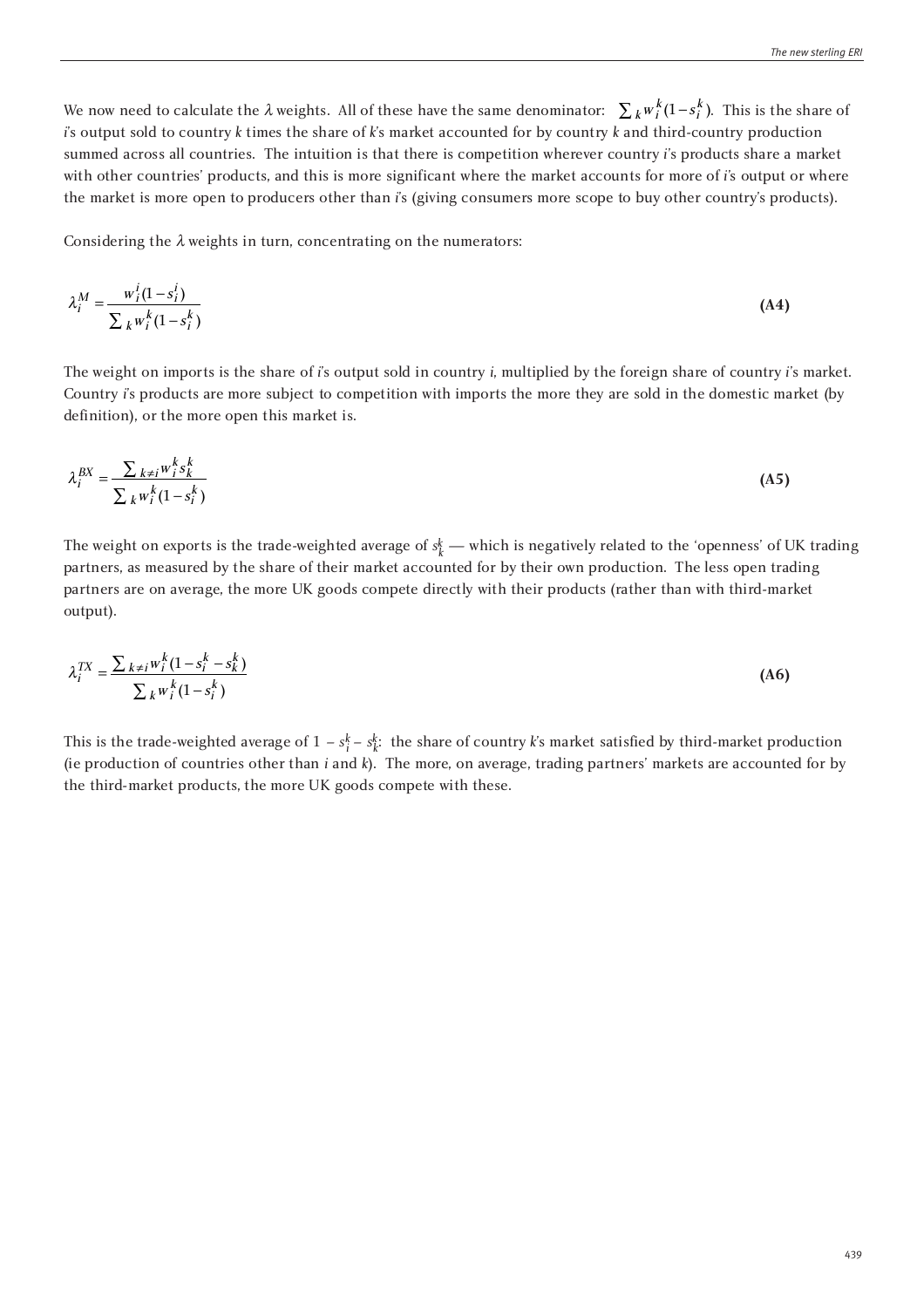# **Appendix 2 Comparison of ERI weights**

Per cent

|                        |       | base  | services  | Existing Reconstructed Including Time-varying weights, fixed<br>country set |          |       | Time-varying weights and<br>country set (1% threshold) |        |       |
|------------------------|-------|-------|-----------|-----------------------------------------------------------------------------|----------|-------|--------------------------------------------------------|--------|-------|
|                        |       |       |           |                                                                             |          |       |                                                        |        |       |
|                        |       |       |           | 1995                                                                        | 1998     | 2002  | 1995                                                   | 1998   | 2002  |
| Australia              | 0.48  | 1.03  | 1.41      | 1.42                                                                        | 1.47     | 1.39  | 1.32                                                   | 1.35   | 1.31  |
| Austria                | 1.19  | 1.05  | 1.03      | 0.90                                                                        | 0.96     | 1.07  | 0.00                                                   | 0.87   | 0.99  |
| Belgium and Luxembourg | 5.39  | 5.98  | 5.33      | 5.66                                                                        | 5.59     | 6.03  | 5.25                                                   | 5.08   | 5.61  |
| Canada                 | 1.38  | 1.62  | 1.95      | 1.77                                                                        | 1.90     | 2.12  | 1.60                                                   | 1.68   | 1.93  |
| China                  | 0.00  | 0.00  | 0.00      | 0.00                                                                        | 0.00     | 0.00  | 1.60                                                   | 1.79   | 3.08  |
| Denmark                | 1.38  | 1.64  | 1.62      | 1.46                                                                        | 1.47     | 1.52  | 1.34                                                   | 1.31   | 1.39  |
| Finland                | 1.41  | 1.39  | 1.24      | 1.19                                                                        | 1.16     | 1.13  | 1.10                                                   | 1.05   | 1.05  |
| France                 | 12.59 | 11.42 | $11.11\,$ | 10.83                                                                       | 10.80    | 10.84 | 10.04                                                  | 9.83   | 10.10 |
| Germany                | 22.49 | 19.01 | 17.41     | 16.71                                                                       | 14.60    | 14.35 | 15.51                                                  | 13.28  | 13.34 |
| Greece                 | 0.31  | 0.53  | 0.94      | 0.91                                                                        | 0.78     | 0.93  | 0.00                                                   | 0.00   | 0.86  |
| Hong Kong              | 0.00  | 0.00  | 0.00      | 0.00                                                                        | $0.00\,$ | 0.00  | 1.93                                                   | 1.95   | 1.87  |
| India                  | 0.00  | 0.00  | 0.00      | 0.00                                                                        | 0.00     | 0.00  | 1.27                                                   | 0.00   | 0.00  |
| Ireland                | 3.08  | 4.64  | 4.33      | 5.07                                                                        | 5.50     | 6.74  | 4.71                                                   | 5.02   | 6.32  |
| Italy                  | 8.27  | 7.02  | 6.40      | 5.79                                                                        | 6.16     | 5.58  | 5.37                                                   | 5.61   | 5.20  |
| Japan                  | 7.00  | 8.23  | 7.80      | 7.83                                                                        | 6.44     | 5.60  | 7.09                                                   | 5.66   | 5.04  |
| Malaysia               | 0.00  | 0.00  | 0.00      | 0.00                                                                        | 0.00     | 0.00  | 0.00                                                   | 0.96   | 0.00  |
| Netherlands            | 5.71  | 8.08  | 7.45      | 7.60                                                                        | 7.74     | 7.02  | 7.06                                                   | 7.07   | 6.53  |
| New Zealand            | 0.21  | 0.21  | 0.30      | 0.32                                                                        | 0.28     | 0.24  | 0.00                                                   | 0.00   | 0.00  |
| Norway                 | 1.19  | 1.09  | 1.35      | 1.37                                                                        | 1.39     | 1.28  | 1.27                                                   | 1.27   | 1.19  |
| Portugal               | 0.84  | 1.15  | 1.23      | 1.18                                                                        | 1.22     | 1.02  | 1.09                                                   | $1.11$ | 0.95  |
| Saudi Arabia           | 0.00  | 0.00  | 0.00      | 0.00                                                                        | 0.00     | 0.00  | 1.06                                                   | 1.00   | 0.00  |
| Singapore              | 0.00  | 0.00  | 0.00      | 0.00                                                                        | 0.00     | 0.00  | 1.55                                                   | 1.26   | 0.00  |
| South Africa           | 0.00  | 0.00  | 0.00      | 0.00                                                                        | 0.00     | 0.00  | 1.01                                                   | 1.01   | 0.00  |
| South Korea            | 0.00  | 0.00  | 0.00      | 0.00                                                                        | $0.00\,$ | 0.00  | 0.00                                                   | 1.32   | 1.45  |
| Spain                  | 3.85  | 3.42  | 3.98      | 4.47                                                                        | 4.91     | 5.78  | 4.15                                                   | 4.46   | 5.37  |
| Sweden                 | 3.45  | 3.53  | 3.32      | 3.15                                                                        | 3.04     | 2.39  | 2.88                                                   | 2.71   | 2.18  |
| Switzerland            | 3.27  | 3.37  | 3.40      | 3.18                                                                        | 3.64     | 3.47  | 2.89                                                   | 3.25   | 3.18  |
| Taiwan                 | 0.00  | 0.00  | 0.00      | 0.00                                                                        | $0.00\,$ | 0.00  | 1.23                                                   | 1.17   | 0.00  |
| Turkey                 | 0.00  | 0.00  | 0.00      | 0.00                                                                        | 0.00     | 0.00  | 0.00                                                   | 0.00   | 1.08  |
| <b>United States</b>   | 16.49 | 15.59 | 18.39     | 19.22                                                                       | 20.94    | 21.52 | 17.69                                                  | 18.90  | 19.98 |
| Euro area $(1)$        | 65.13 | 63.69 | 60.46     | 60.29                                                                       | 59.43    | 60.49 | 54.28                                                  | 53.38  | 56.33 |

(1) Including Greece.